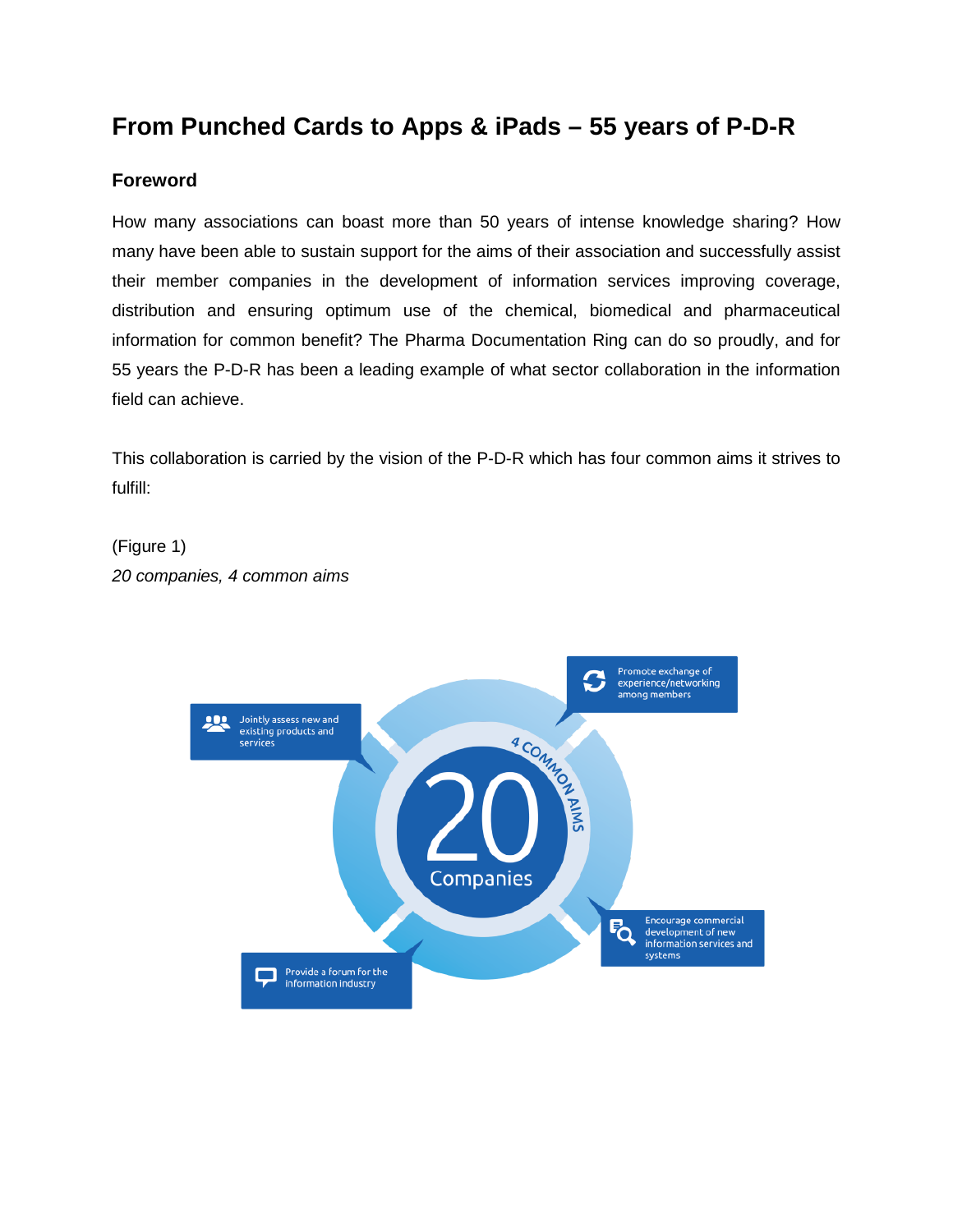Supported by a unique personal relationship between members and the strong commitment to contributing and joining resources for a common purpose, P-D-R members have benefited greatly over the years.

Relationships with stakeholders in the information world have also developed significantly and have been a very strong driver especially over the past few decades. The outcome of this relationship and interaction with stakeholders has been of mutual benefit not only to P-D-R member companies, but also to other information groups within the wider Pharma industry.



*What P-D-R means to it's members*

## **An Historical Overview**

Collaboration and networking, a primary focus of P-D-R, isn't an invention of Web 2.0. It was in 1958, the same year that Mattel introduced Barbie, NASA was founded and launched the first satellite, and the Atomium was built for the Expo'58 in Brussels, that some information specialists from five German pharmaceutical companies had the idea to join forces and make important scientific literature retrievable. Before this time each company was reading more or less the same content to support their R&D staff. Due to the rapid growth in the number of publications and patents during the mid-fifties it was decided to rationalize these activities and efforts<sup>[i](#page-9-0)</sup>. The P-D-R (short for "Pharma-Dokumentationsring") was founded.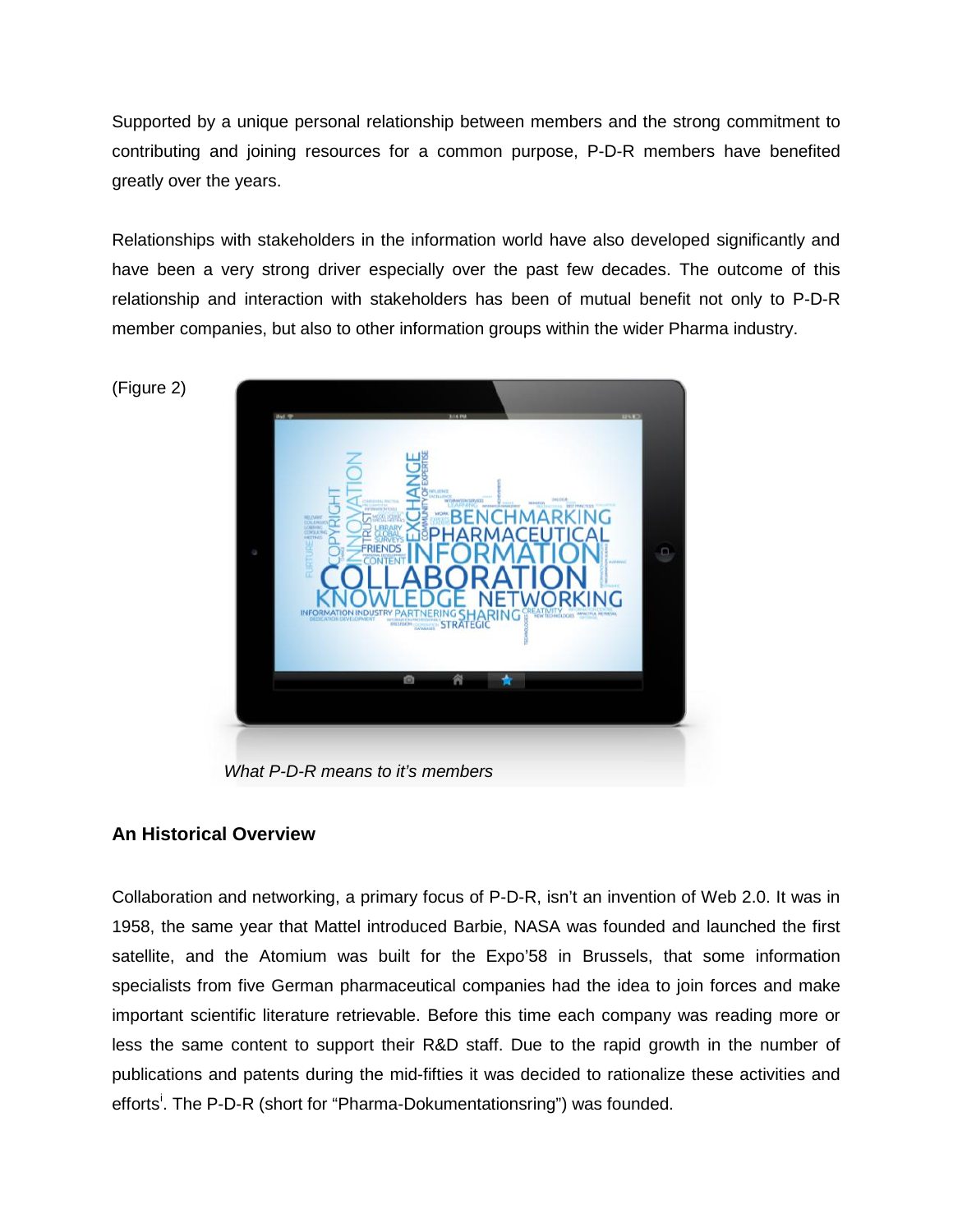The aim of the P-D-R at this time was to select and index relevant documents from the literature, to write abstracts based on agreed rules, and to distribute copies of the corresponding punched cards and microfilms to all cooperating members<sup>it</sup>. Due to the limited space on a punched card, the P-D-R companies developed fragment codes for chemical structures and biomedical terms allowing them to properly index all relevant aspects of the publications. The Ringcode was born and survived for many decades even when the punched cards were replaced by more sophisticated techniques.

Some years later in 1964, the biomedical literature documentation was licensed to the British company Derwent Publications (today's Thomson Reuters) and it succeeded as Ringdoc (today's Derwent Drug File). About 10 years later the P-D-R's chemical reaction coding system was also transferred to Derwent Publications which then evolved as Chemical Reactions Documentation Services. Both services were developed further in cooperation with P-D-R companies. These two systems were literature based but patents in the pharmaceutical area have also been of great interest for these companies. During the 1970s, the P-D-R saw gradual growth, becoming more international, and continued to process patents using its Ringcode until 1978. In the 1980s a new focal point was found for the organization placing an emphasis on exchanging experience and intensively testing commercial systems and databases of interest to the R&D-based pharmaceutical industry. As a result there was a steady growth in membership $^{\text{III}}$ with a peak in the late 1990s before the mergers in the pharmaceutical industry started.

## **Founding Member Companies**

The founder member companies were Bayer, Ciba (now Novartis), Knoll (now Abbvie), Merck, and Thomae (now Boehringer Ingelheim). Today, the P-D-R has 20 member companies from Europe, the US, Japan, and Australia and is still a non-profit organization. Member companies should be research-based pharmaceutical organizations. There is no membership fee but members must commit to contribute proactively to the work of the P-D-R by actively participating in meetings, working groups and task forces, as well as acting as a coordinator of a P-D-R topic or as host for an AGM or a special meeting.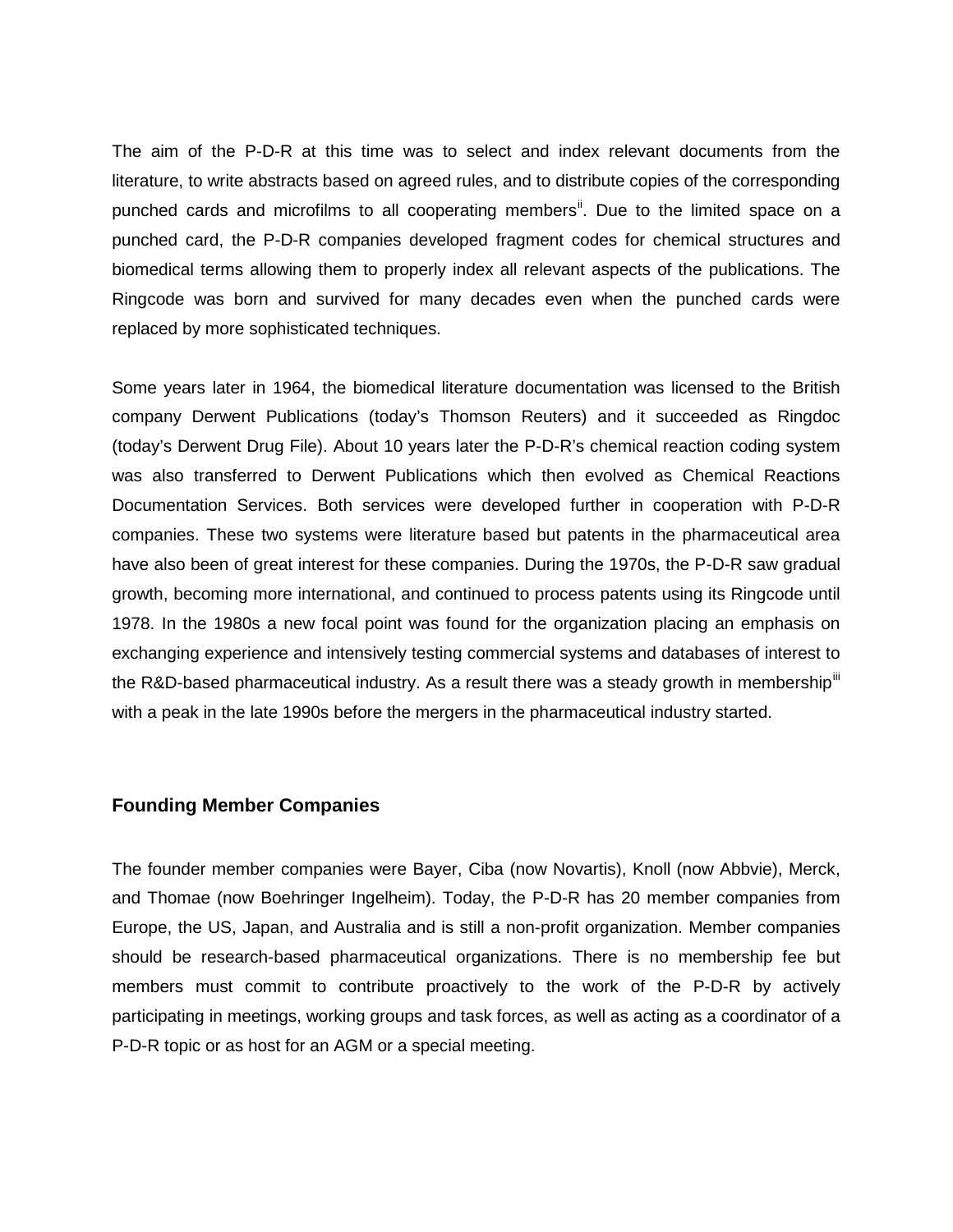Figure 3 *2013 Member Companies of the P-D-R*



Whilst the original aims of the P-D-R remain the same, from a content point of view the P-D-R has adapted its focus to ensure that it remains relevant to the changing business expectations of an information/knowledge management function in today's global research-based pharmaceutical company where the landscape is dynamic. For information/knowledge management functions in the pharmaceutical industry it has never been more critical to deliver added value, lead by excellence and drive innovation.

## **How is the P-D-R organized?**

The organs of the association are the Annual General Meeting which is attended by all member companies, the P-D-R Executive Board which usually has 4 members and is elected by the AGM for two years, and the Topic Group Teams which work continuously on their respective topics of interest.

The AGM is hosted on a rotating basis and is a highlight of the P-D-R calendar. Before the meeting so-called company reports are distributed via mail. Each member company writes in a common structure about their activities in the information sector during the last 12 months. During the AGM highlights are presented followed by a Q&A session. These reports have a long tradition and are seen as a useful tool that enables some benchmarking and the creation of new ideas for other companies. Another agenda item is the report from the topic teams which meet virtually throughout the year. The topic sessions focus on biomedical information, business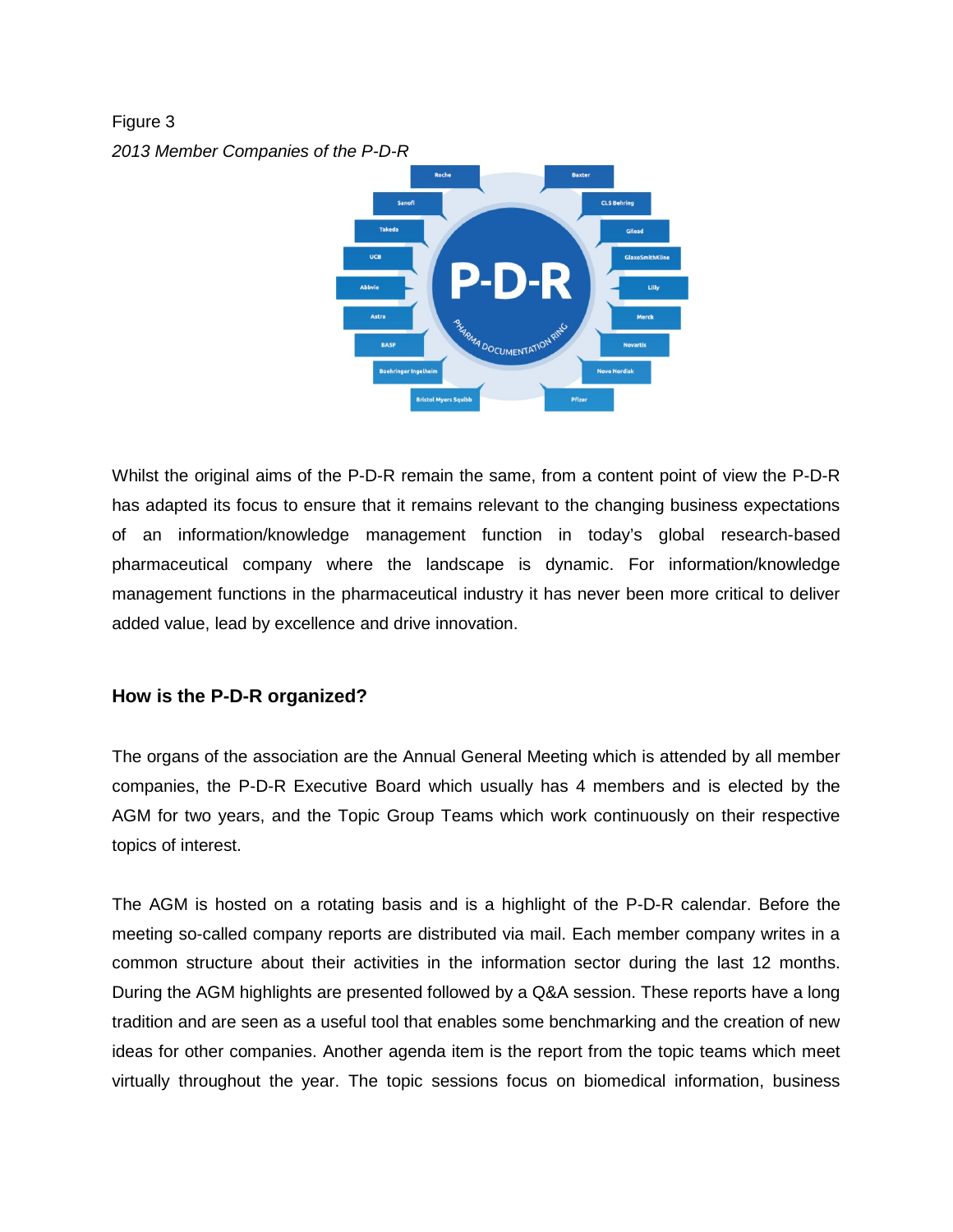information, chemical information and patents, information and knowledge management, library affairs and copyright, innovative technologies & emerging trends, and the P-D-R website. Each year 1-2 topics are selected as strategic sessions. These sessions get more time on the agenda and can be supported by external speakers. Beside some internal P-D-R topics time is spent for ad-hoc discussions about varying hot topics.

Figure 4



*The Information Technology Work Group in Action*

The P-D-R Executive Board works all year round. It prepares and runs the AGM together with the host company, selects the strategic topics, allocates members to the topic groups, initiates special meetings, adapts the scope and guidelines to the changing needs, and is the first contact for providers, other information organizations, and potential new members.

Figure 5



The 2013 P-D-R Executive Board (Henning Nielsen, Andrew Clark, Joanna Woodward, Claudia Koerner and Matthias Stabb)

The topic teams are coordinated by one P-D-R representative. Each member company has at least one participant in one of the teams. The teams exchange their experiences around the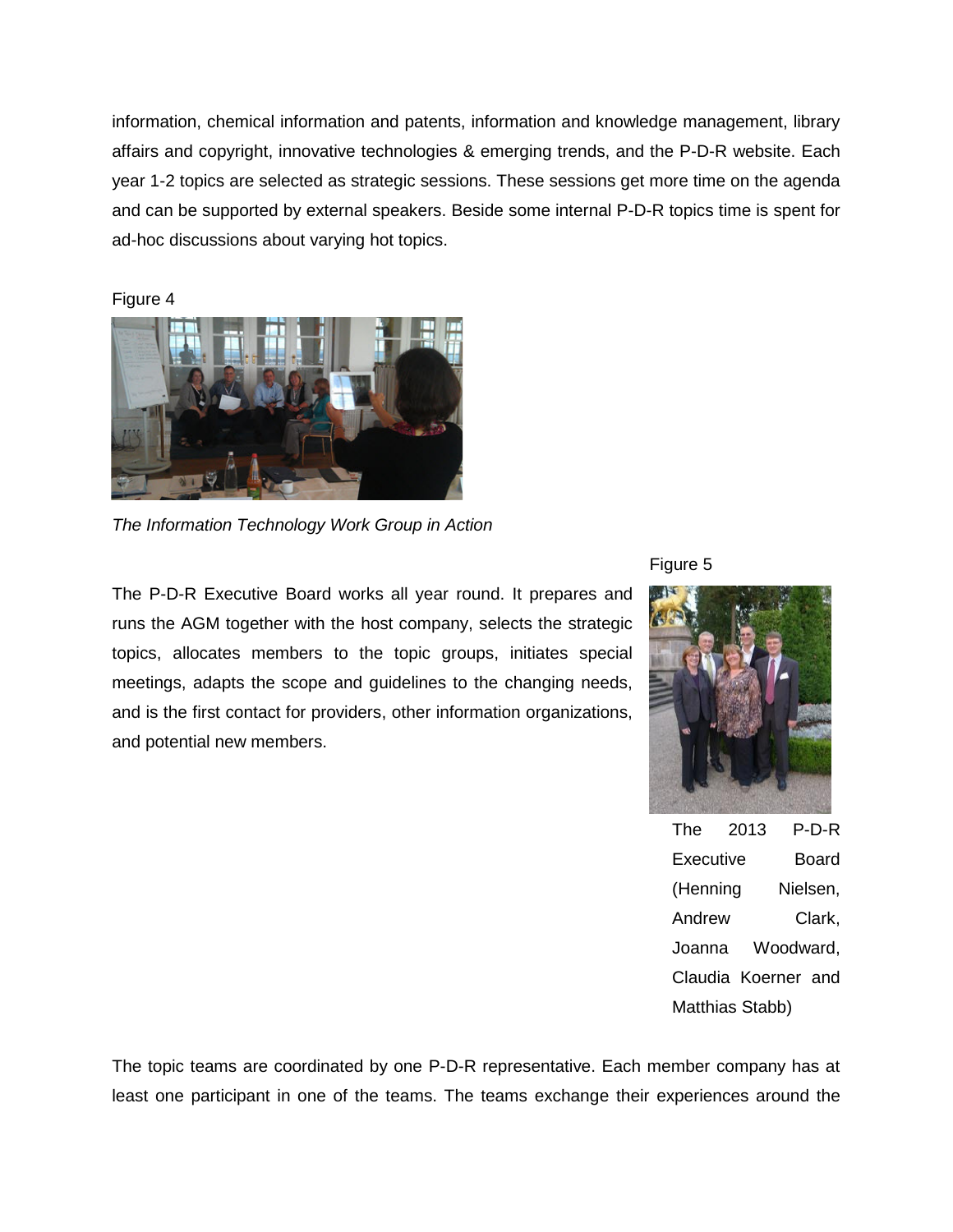year and have regular virtual meetings with the P-D-R board. They initiate surveys and prepare their session for the AGM.

Current themes amongst the topic groups include:

Product literature databases and medical information, competitor information, knowledge management, how users interface with information, return on investment, internal and external data integration and changing methods for accessing information. New and emerging trends in both the industry and in technologies are a focus for all groups as the P-D-R looks to the future.

## **Annual General Meetings**

A successful AGM is one that is described as 'topical', 'relevant', and 'fun' so when the agenda for an AGM is first discussed by the Board during a planning meeting in February, it aims to bring these components together, building on member feedback from the previous year's AGM. At a time when for many organisations, travel budgets are tight, a relevant agenda is critical to ensure the meeting is a good investment of time for attendees.

Themes for an agenda are varied and reflect changing trends in the industry, particular challenges that are being faced by information functions or in anticipation of where the association believe the information industry will go next.

Sessions are interactive including time for learning, sharing experiences, reflection, and networking. For some participants the AGM is the only time they get away from normal daily routines and the P-D-R Board aims to recognise this by ensuring a focused meeting free from work distractions. Some P-D-R members use the meeting as a time for professional development amongst the many other opportunities that the meeting might present.

As the P-D-R has evolved over the last 55 years, so have the themes for the AGM and the arrival of the digital age has presented numerous opportunities to deliver a varied agenda. Big data and the growing adoption of mobile technologies to access information are two examples where the P-D-R has put a greater emphasis in recent years.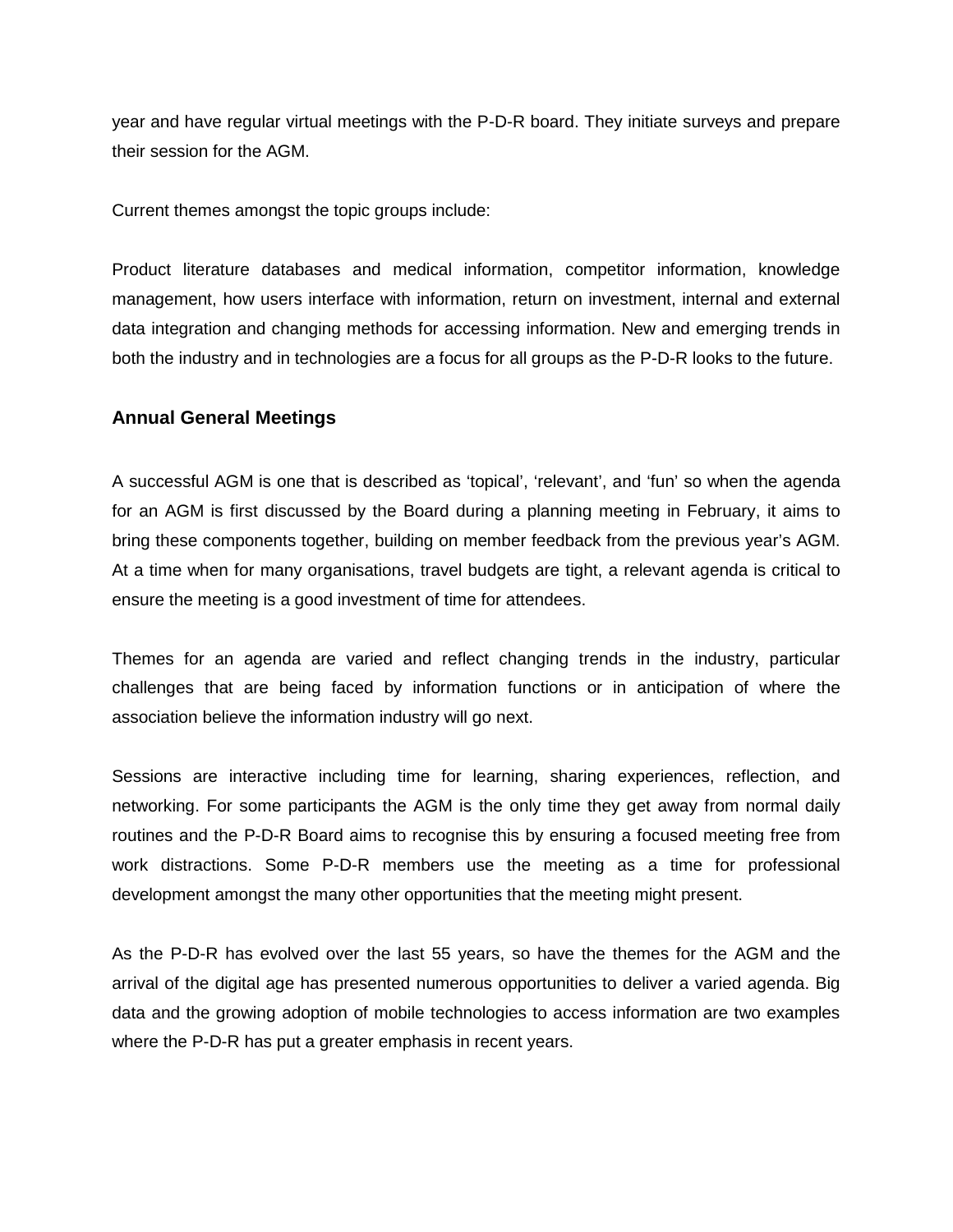During the 40<sup>th</sup> AGM of P-D-R 14 years ago, the focus was very much on printed materials and intranets (with only around 350 electronic journals available). Today the focus reflects data feeds, electronic content, mobile devices, and 'added value'. However, there are management related topics that never become outdated, for example knowledge management and the demand for showing return on investment.

The  $54<sup>th</sup>$  meeting of the PDR was held in Königswinter, Germany, from 18th – 21st September 2012 and was a typically fun and topical meeting. Highlights included case studies on successful marketing campaigns which included interactive video cards advertising core information services, to eye catching visuals and branded materials. Members could gather new ideas and learn what had worked well and what hadn't been so successful. There were also case studies as part of a lengthier strategic session on members' mobile strategies and achievements.

The Hot Topics session gave the group further opportunity to discuss mobile technologies along with other current issues including the complexities of content access, outsourcing strategies, doing more with less, and changing funding models.

During the three days each of the P-D-R's seven topic groups presented on developments made during the year. Presentations included:

- a comparison of drug pipeline data sources,
- a simulated interview that focused on crowd sourced business models,
- return on investment and how this can be demonstrated,
- an overview on how clinical trials resources are used and positioned within P-D-R member companies, and
- interfacing and faceted search portals with organised information that can be structured, searched, and accessed.

In conclusion within the reviews of information developments in each of the member companies, the recurring themes continue to be downsizing, alliances, collaborations and divestitures resulting in changes in staffing models and decreasing or flat budgets. There were also common themes around the migration to SharePoint2010 for library portals increasing their functionality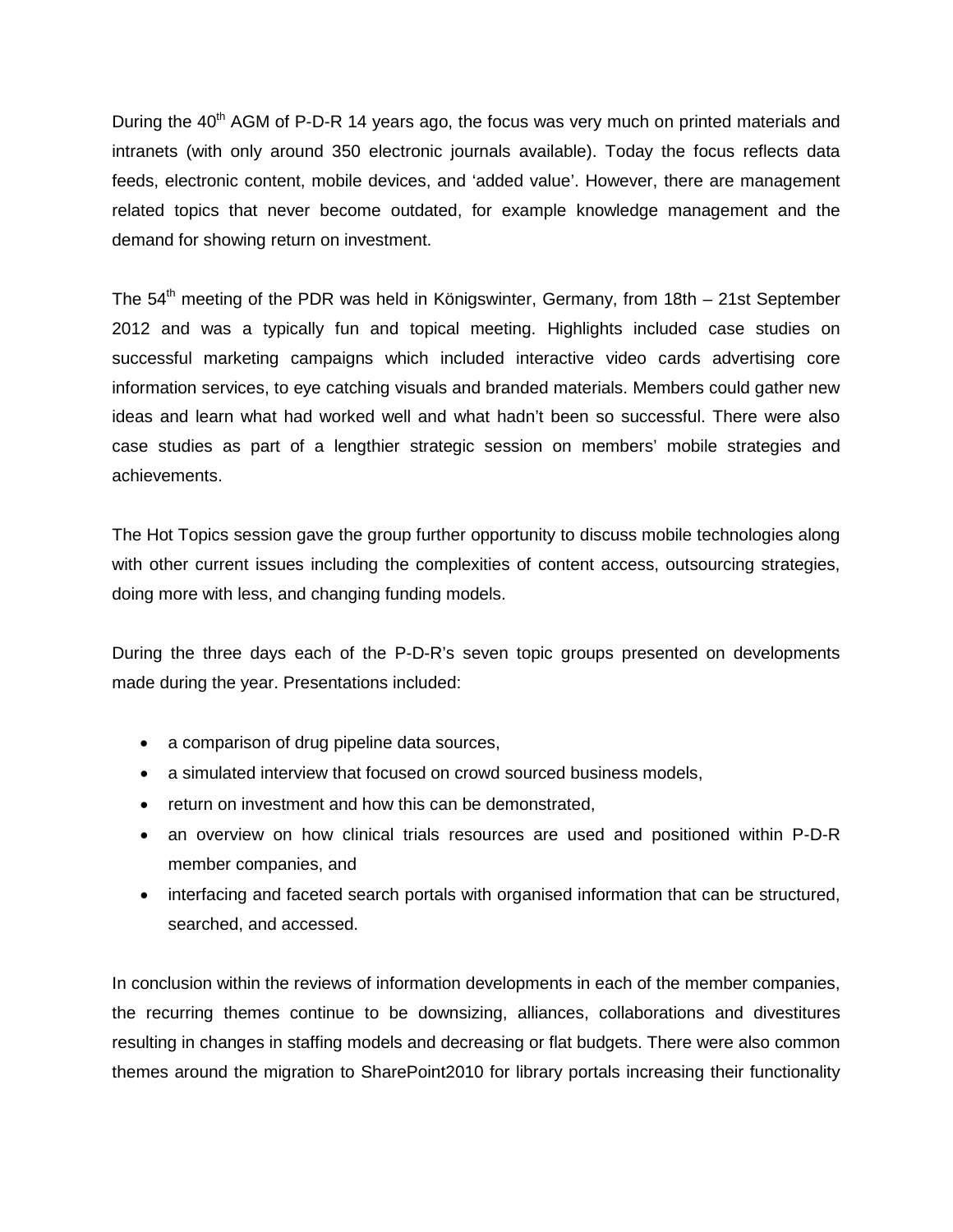and the focus of training for customers to self-serve information services. Who knows what the theme will be of the AGM in another 15 years' time?

#### **Special Meetings**

Beside these three organizational parts of the P-D-R, there are tasks forces and special meetings on demand. The Special meetings started in the late 1990s and topics were around Intranets, e-Journals, the Future Integrated Information World, Linking, Copyright, Taxonomy, and Text Mining. Different to the AGMs, more people were invited to attend e.g. the experts from the member companies and vendors and suppliers who were active in these fields. These meetings are often the basis for some further work in smaller groups to create a better mutual understanding.

After the e-journal special meeting in 1998 a task force was established to work on a set of standard licensing terms for e-Journal. During the course of three years and an intense collaboration between P-D-R, the Association of Learned and Professional Society Publishers (ALPSP), and the International Association of Scientific, Technical and Medical Publishers (STM) the "STM/P-D-R sample licence for journals supplied in electronic form" was launched in 2000. Later revisions followed, and included the "Medical Information Clause". This model license made the e-journal negotiations easier for both sites, P-D-R companies and publishers, and took the special needs of research-based pharmaceutical companies into account. Several publications on this successful collaboration can be found on <http://www.p-dr.com/content/publications/>

More recent examples were two special meetings around usage rights in the context of text mining in 2009 and 2011. In the first place it created a common understanding of usage and rights among users, here the pharmaceutical companies, the publishers, the intermediates, and the copyright agencies. All sites had the opportunity to meet their peers face-to-face and to discuss their open issues and to explain their respective background for wishes and requirements on one hand and for restrictions and limitations on the other hand. As a consequence a task force was established to work on the licensing issues. The recent result is the updating of the P-D-R sample licence to grant text and data-mining rights to use the content to which each of the P-D-R members subscribes. This will enable companies to negotiate rights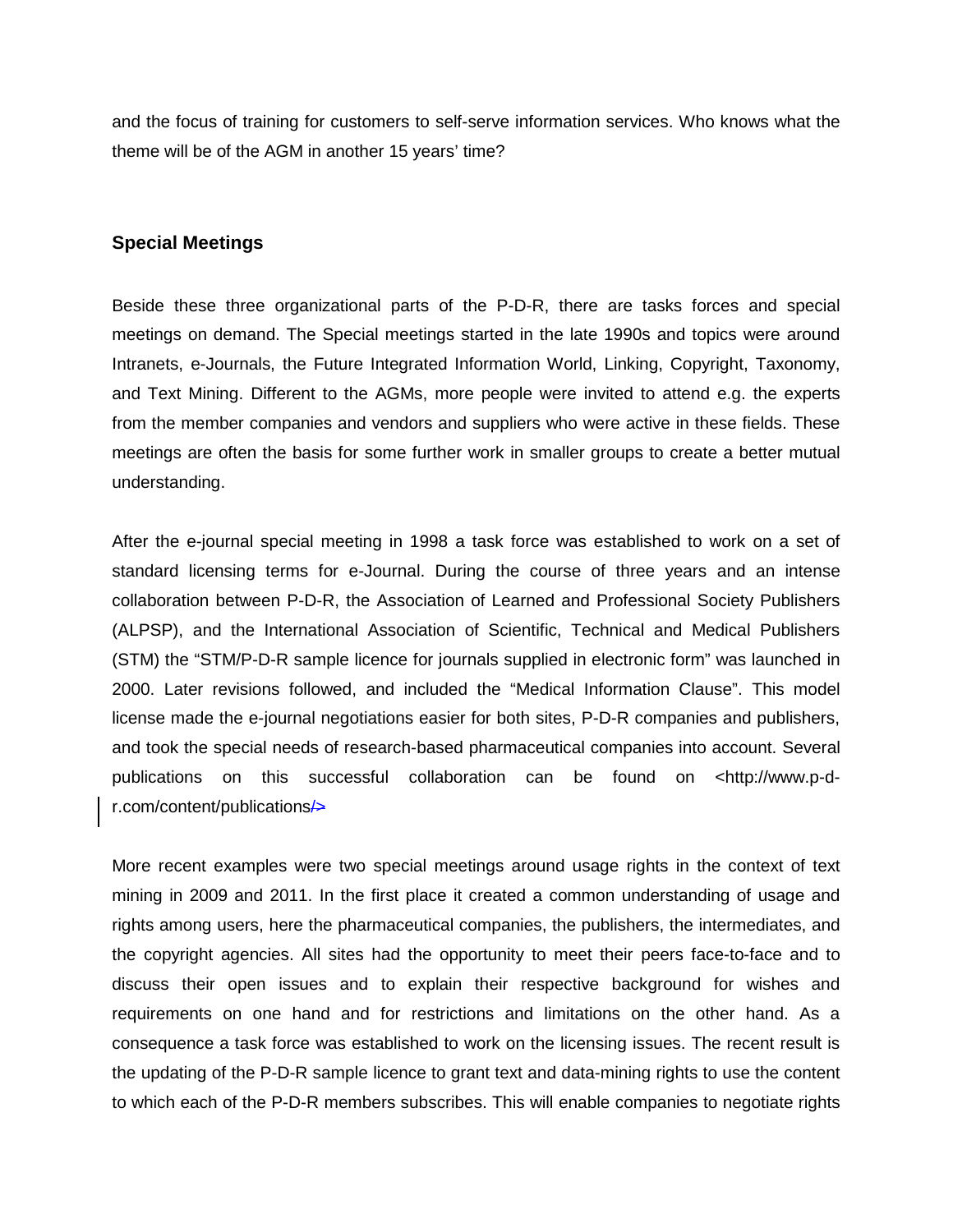with publishers to use downloaded data in their internal systems with the confidence that they are seeking rights identical to others in the sector. The agreement was reached between P-D-R, the Association of Learned and Professional Society Publishers (ALPSP), and the International Association of Scientific, Technical and Medical Publishers (STM) on Sept 17<sup>th</sup> 2012 A press release can be found at www.p-d-r.com/content/press\_releases/archive/listing.

## **P-D-R and the Future….**

Is there a future for an association like the P-D-R? We strongly believe so. Information and innovation are directly linked, so information management is an indispensable asset for our companies if we shall continue to invent new drugs to improve the lives of patients.

But we live in a challenging world where the overwhelming availability of information carried by a constantly developing information technology scene transforms the classical library collection management into context driven information sourcing, access, and interfacing. "Keep me updated in my specific fields of interest," is the constant demand from users. Likewise the information scientist's traditional roles in information retrieval and dissemination are now transformed into information discovery, analysis, and consultancy with a whole new set of competencies needed. We are constantly moving in the forefront of information discovery trying to find new ways and tools to produce answers and insights from the immense pools of information available. So text and data mining, Big-Data, analytics are the new buzz words in the field. The constant demand for our services is carried by a demand for value adding, and information scientists that are embedded in projects and decision making processes delivering consolidated and curated input in a professional research and intelligence framework.

These challenges and changing roles also present great opportunities, and we have a much better chance to drive this in a continued collaboration and in partnership with the information industry and its different stakeholders.

The P-D-R, with its strong history of such collaboration and a unique environment of trust and sharing, has a great future in shaping the non-competitive space, where we can support each other and influence the information environment to understand our needs and challenges.